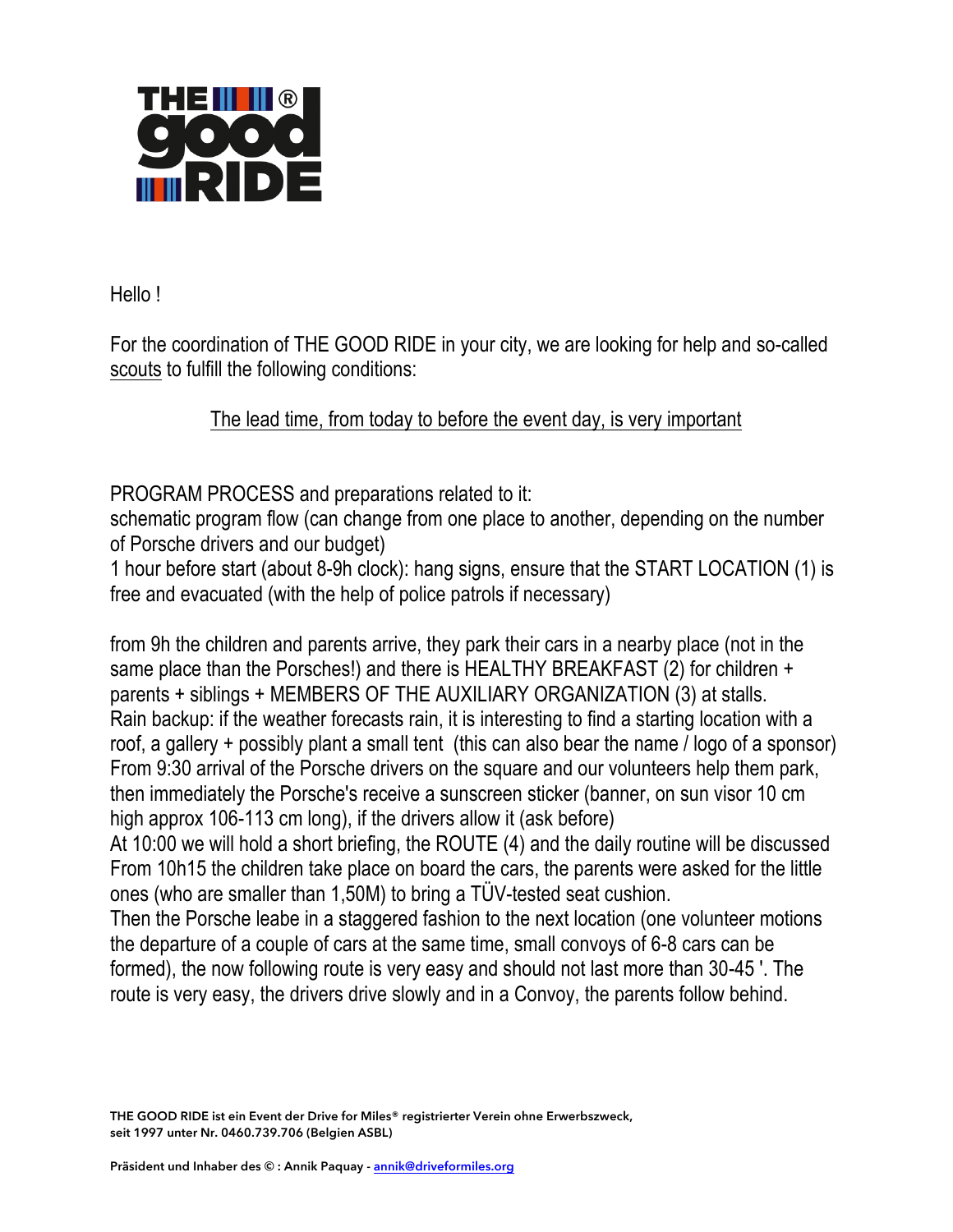

Around 11 am we arrive at the FIRST PITSTOP (5) here there must be enough places to park Porsche and the cars of the parents. Everybody receives a bottle of water or a soft drink, which is also a SPONSORING POSSIBILITY (6). Traditionally we donot take the responsibility of serving alcohol during our rides (with the exception of a glass of champagne on special occasions)

In Brussels, we found an insurance company recommended by the Belgian Porsche Club that already serves all the clubs, this company is very kindly hosting the pitstop under a tent, offering - soft drinks - gummy bears for the kids (11-11h30). I am happy to customize sponsor-packages!

Later, usually after lunch, the children receive a GOODIE BAG (7), the Porsche drivers have already received a GOODIE BAG + ROADBOOK at the welcome & during arrival At the pit stop, the parents can look after their children, it would be good to have the help of a local doctor (8) or ready-to-call medical help, can also be staff from the children's hospital. At 11h30 we drive another 30-45 minutes to the lunch and final location for the kids and parents

Around 12h15 and not later at 12h30 we arrive at the LUNCH LOCATION (9). We have a long list of what the children eat or not, the EXACT DIARY REQUIREMENT (10) you will receive from us as soon as we know where to eat and who will prepare & cater for the meal (as many participants as at breakfast)

After the meal (one-course meal is enough, eg pizzas or hamburgers, fresh and healthy prepared, caterer - restaurant or food truck), there is a dessert with fresh fruits or a great GLAZED CAKE like the ones we had in Brussels (maybe we have a sponsor for it) and the kids receive their GOODIE BAG.

At 14-14h30 we clear the field, children and parents go home

At 14h30 the Porsche drivers get "alone into their car" ie with their co-pilot and drive about 1 hour a FAST ROUTE, a good mix of beautiful scenery, curves, faster sections (can also be highway) without radars!

At the latest 16h we arrive at the END LOCATION, here we have a drink and then we all go home (end between 16h30-17h)

**THE GOOD RIDE ist ein Event der Drive for Miles® registrierter Verein ohne Erwerbszweck, seit 1997 unter Nr. 0460.739.706 (Belgien ASBL)**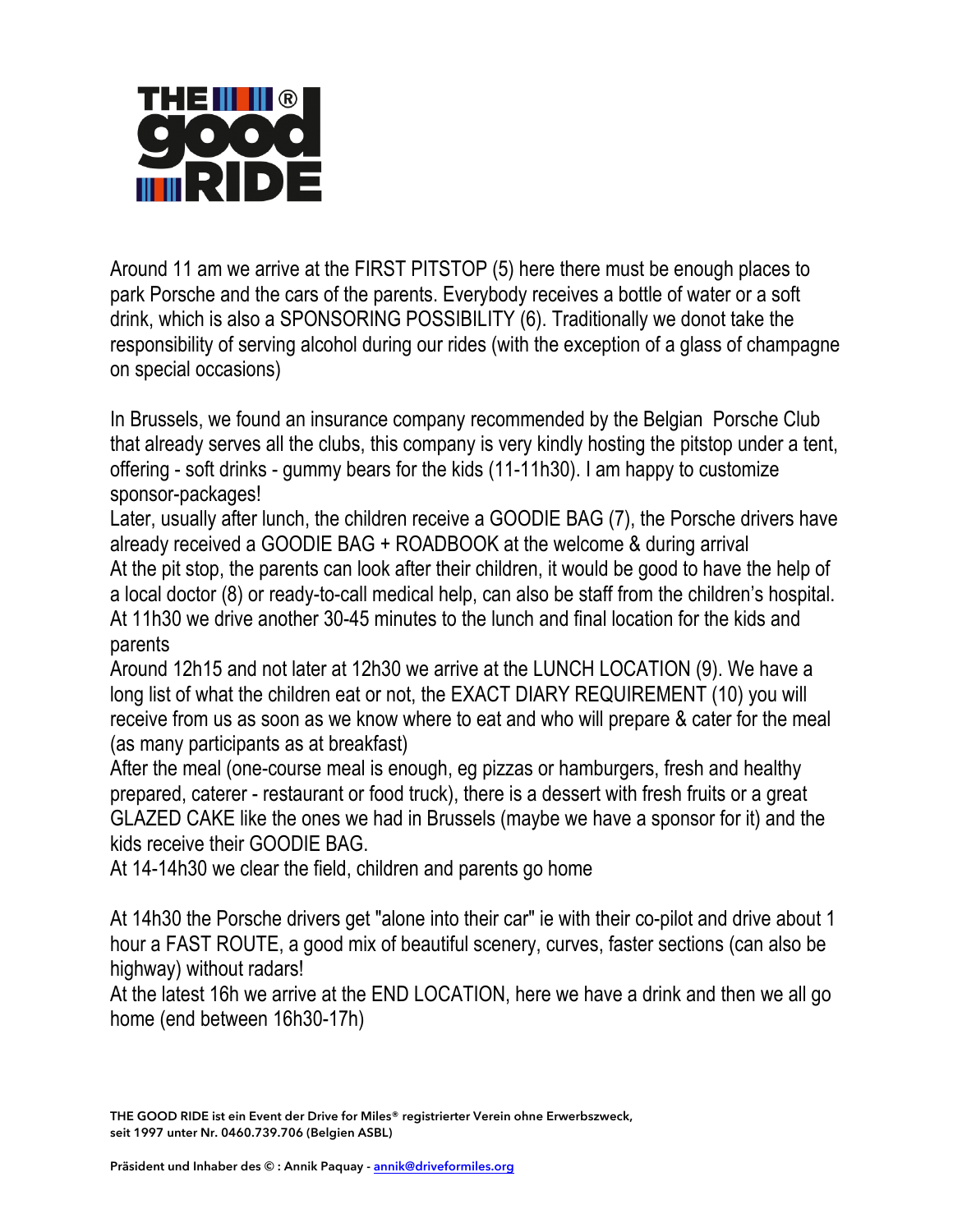

## **11-POINT LIST basic requirements for THE GOOD RIDE**

(1) START LOCATION

find a great location,

in a place where about 30-40 Porsche can line up,

and next to it (in walking distance) must be a parking for the parents' vehicles (about 25-30 parking spaces) and a bus or metro station, for the parents and children, who arrive without a car and with public transport

The location should be free of rent (in Brussels we received the Cinquantenaire for free from the city, with permission to sign and to offer healthy breakfast) If there is a Gallery at the location or we have a sponsor who sets up a small tent, it would be perfect for briefing and rain

#### (2) HEALTHY BREAKFAST

To ask «Vendors» to offer juices - coffee - croissants and a «healthy breakfast»: this can be a close-by restaurant catering, or a juice brand and separate barista preparing coffee in his coffee-mobile. Concerning number of participants, we usually have from 30 Porsche drivers, their co-pilots + organization (50 people) + 30 children including siblings + 30 parents from + 10 volunteers ie 90 adults + 30 children

The vendors who sponsor or considerably reduce their bill, will have their logo on our flyer and we talk about them on Facebook and promote their brand, they will receive an official thank-you letter, we will give them photos they can use, or, we can find a sponsor who will cover the costs for the «healthy breakfast» and pickup the bill, we expect a cost of EUR 700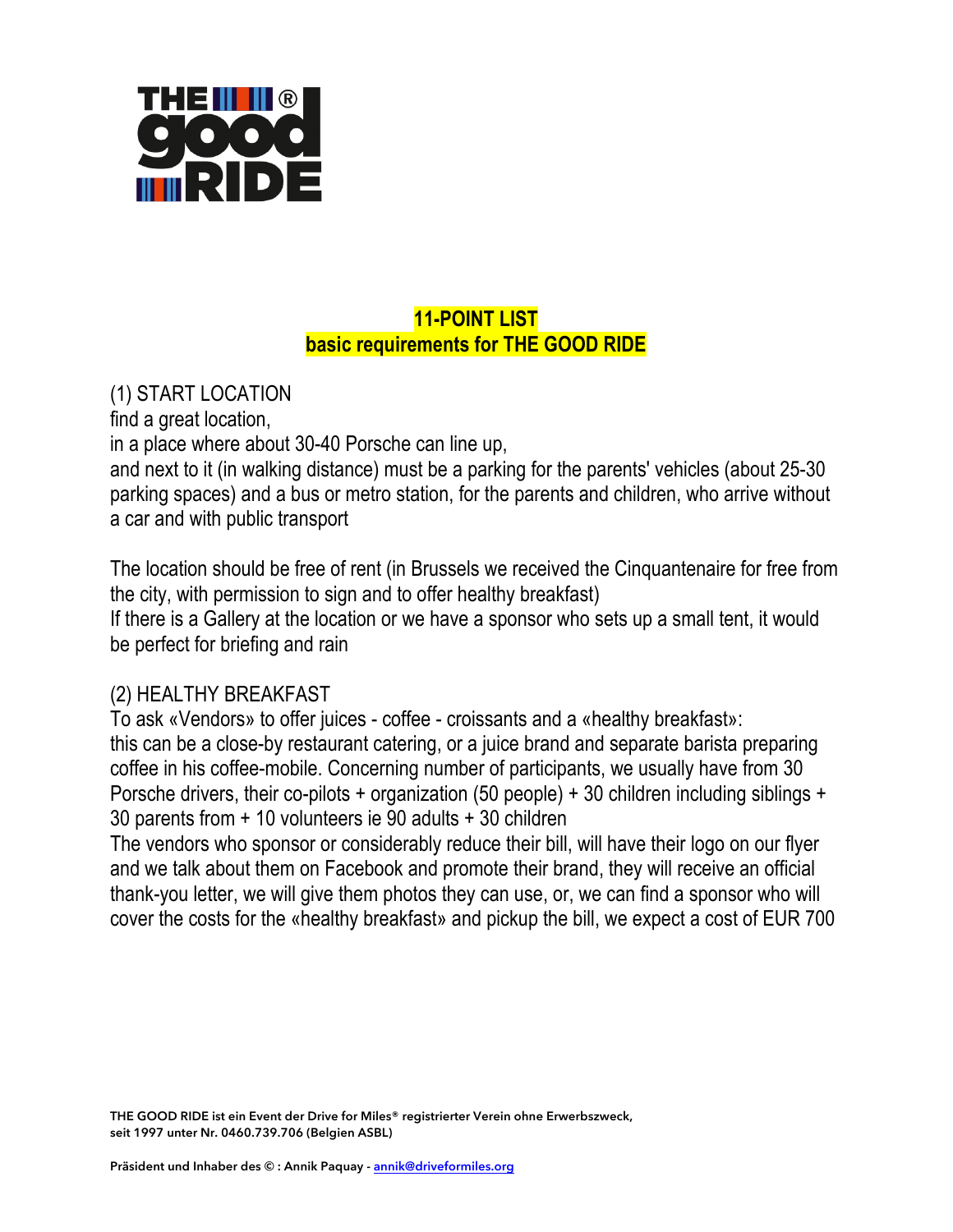

(3) PARENTS' ORGANIZATION HELPING TO SELECT CHILDREN WITH THE AUTO-FEVER

In each larger city, you will find several parents' organizations who work together with hospitals attending to children with cancer, you can google those hospitals in your circle (example: in HH it is Eppendorfer, there is also one in BN on Venusberg). The easiest way is to ask the hospitals for these relief organizations, most of thm are non-profit-organizations founded by parents with children with cancer.

This aid organization (we usually work with one per location) and their chairman know the children who have an absolute AUTOSPLEEN and whom driving in a Porsche fullfills a dream and accordingly boosts and motivates them, this precisely the positive energy that is needed for illness and to forget everyday life & health worries! One of the reasons that led us to invite the siblings (and so-called shadow children) and parents, as well as staff from the hospitals and possibly …

(8) a doctor who accompanies us (we all feel better when we have one, that can also be a Porsche driver = can be found on Facebook or in your circle of friends, or about the Porsche Club)

From the start location we need to have a

(4) ROUTE written in a Road Book, this is a perfect job for a LOCAL Porsche driver and one who knows the area well.

We write a clean road book, typed or handwritten with main points and crossings, and bind a small book that every driver gets, in the road book we also mention and promote the sponsors, all volunteers, etc. and those who need our special Laudatio

You may want to check if there is a Cars & Coffee on the day of the event somewhere on the route, it is nice for the children to organize a pit stop or a lunch here (see cars & coffee, or similar to Dreamcollector in Brussels)

## (5) PIT STOP

there will be a pit stop with the children,

here 30-40 PorscheParkplätze should be available + 30 parking spaces for the parents. The children are allowed to choose another car, take a seat, take pictures and continue driving.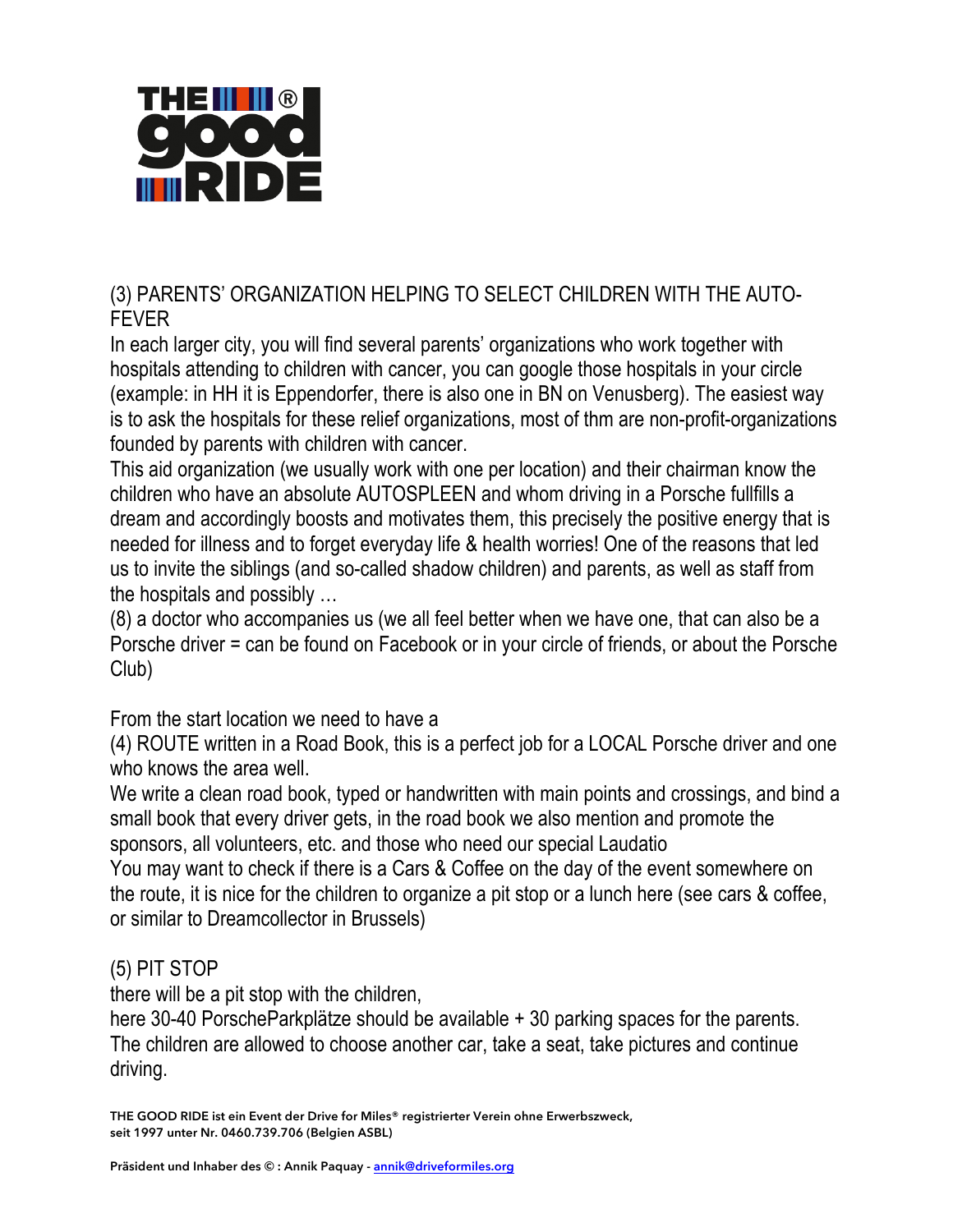

A sponsor can take over the hospitality at the pit stop, otherwise we buy in the Supermarket at the expense of DRIVE FOR MILES® Soft Drinks & Water & Haribo, or, have a supermarket-chain or bonbon-company sponsor them

# (6) SPONSORING POSSIBILITIES

There are there many! Many companies want to sponsor GOODIES (gummy bears, children's games, t-shirts, sweets, small cars like Matchbox, sunglasses, Legos and bags). Or for the adult sweatshirts, PORSCHE lanyards, we also need PORSCHE tote bags that we can get over the Porsche Center (we / you just need to call) ...

It is also important to find SPONSORS who help us with FINANCES, donations or picking up our bills

- a donation (see member and company donations in the attached membership options, a company becomes a member to our good-cause from 300 EUR and in return gets a lot of advertising through us, BUT we ask sponsors to be present, we introduce the sponsors during briefing and lunch! It really makes a difference to a classic & passive sponsorship)

- By paying bills (for signs - catering - cakes ...), depending on your budget, then the supplier will charge you ie the company

- or/and taking over parts of the event (pit stop), catering for lunch, drinks, the glazed cake

- Tshirts & polo shirts for the volunteers
- Stickers for the cars

## (7) GOODIE BAGS FOR CHILDREN

These are PORSCHE PAPERBAGS usually (or a bag of a sponsor brand) with many little gifts that the kids receive and most liked are those that deal with CARS and CAR TRIPS. Make children dream please!

Our sponsors give us these goodies, but we have already bought spinners and dark sunglasses! Etc ourselves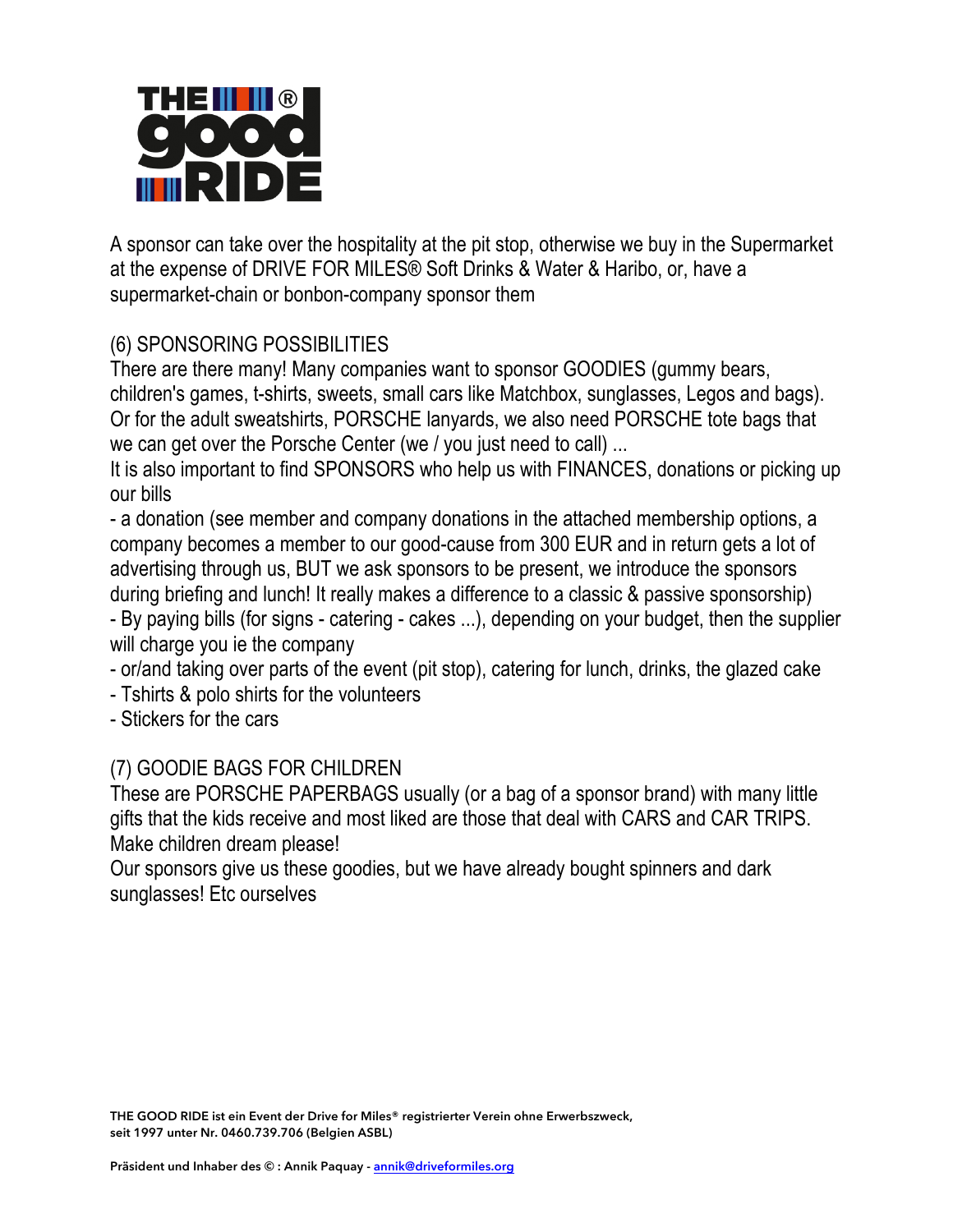

#### (9) LUNCH LOCATION

We need a location that has to do with PORSCHE or cars, could be in a workshop or a Porsche Classic hangar or a car museum … , careful that the venue must agree with the health condition of our children hence very clean and tidy and without dust (because of the children's illness!)

We need a parking for separately 30-40 Porsche and 30 cars of the parents So far, we have always eaten in garages: good examples are the pizzas we ordered at a Carossier in Luxembourg, pizzas were ordered outside, ice-buckets were filled with ice cream + soft drinks ... in the classic garage from the PORSCHE CLASSIC CENTER in Brussels/Drogenbos we worked with a food truck and hamburgers ... in a castle we brunched, and received a great price package including 3-course menu / buffet and soft drinks. You'll have to see which good venue is on your route, draw the route and then discuss it with us. As a rule, all suppliers are involved, are willing to sponsor - to donate or to reduce the price

## (10) PHOTOGRAPHER, VIDEOGRAPH, DRONE

So far we have always found photographers who have worked free of charge for the cause. In Brussels, we requested a permit to photograph with a drone. These costs can be covered by DRIVE FOR MILES, we can also ask a sponsor to take the BILL (in Brussels that was  $400 €$ 

## (11) PRESS

In Luxembourg I found on the Internet a list of all the press / journalists (http://www.press.lu/journalistes/) if you have such a thing for your area / country? And in addition copy to me the good journalists you know, we will invite them. In the past, I have had hotels that gave us the rooms for journalists who came from abroad.

Incidentally, hotels are verygrateful sponsors!